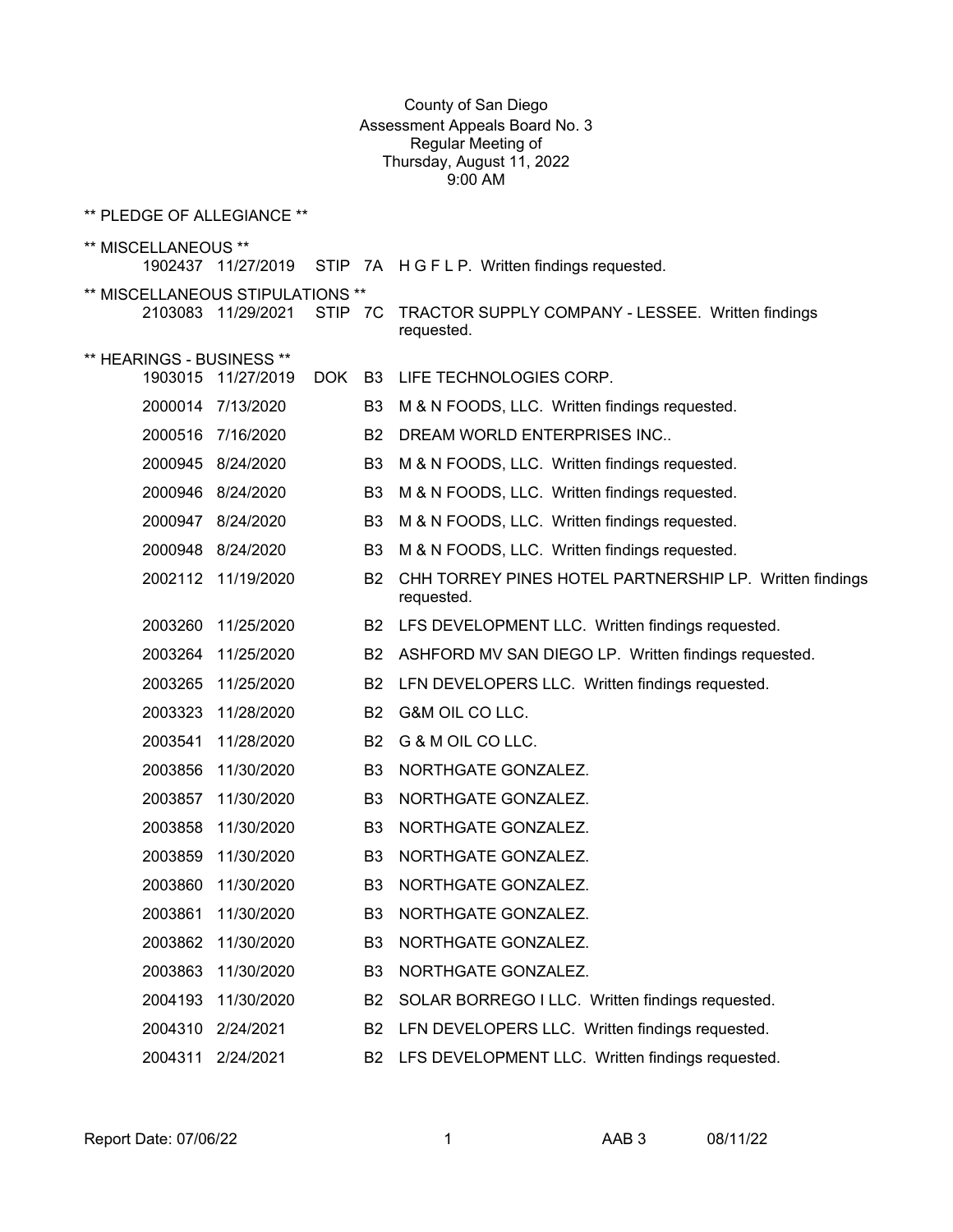### County of San Diego Assessment Appeals Board No. 3 Regular Meeting of Thursday, August 11, 2022 9:00 AM

\*\* HEARINGS - BUSINESS \*\* Continued.

|                         | 2102107 11/16/2021 |            | B2        | ASHFORD HOSPITALITY TRUST INC. Written findings requested.                                 |
|-------------------------|--------------------|------------|-----------|--------------------------------------------------------------------------------------------|
| 2102205                 | 11/16/2021         |            | B2        | ASHFORD MV SAN DIEGO LP. Written findings requested.                                       |
| 2102206                 | 11/16/2021         |            | <b>B2</b> | CHH TORREY PINES HOTEL PARTNERS LP. Written findings<br>requested.                         |
| 2102208                 | 11/16/2021         |            |           | B2 LFN DEVELOPERS LLC. Written findings requested.                                         |
| 2104309                 | 11/30/2021         |            |           | <b>B3 LENDLEASE TOWERS III LLC.</b>                                                        |
| ** HEARINGS - REALTY ** |                    |            |           |                                                                                            |
| 1902305                 | 12/2/2019          |            | 7A        | RUFFIN ROAD VENTURE LOT IV.                                                                |
|                         | 2000438 7/14/2020  | <b>WNR</b> | 7D        | ILLUMINA, INC. Written findings requested. 2016 Supplemental.                              |
|                         | 2001434 11/13/2020 |            | 7Α        | RUFFIN ROAD VENTURE LOT IV.                                                                |
| 2001711                 | 11/19/2020         |            | 7A        | FENTON BANKERS HILL LLC. Written findings requested.                                       |
| 2001821                 | 11/23/2020         | <b>DEF</b> | 01        | LA JOLLA COVE MOTEL & HOTEL APARTMENTS.                                                    |
|                         | 2001822 11/23/2020 | <b>DEF</b> | 01        | LA JOLLA COVE MOTEL & HOTEL APARTMENTS.                                                    |
| 2001855                 | 11/19/2020         |            | 7A        | TOWER 180 OWNER LLC. Written findings requested.<br>3 parcels.                             |
| 2002706                 | 11/30/2020         |            | 7Α        | MALLARD STONECREST 9660 LLC.                                                               |
| 2002708                 | 11/30/2020         |            | 7A        | PINNACLE OLD TOWN LP.                                                                      |
| 2002784                 | 11/30/2020         |            | 7A        | 450 B STREET INVESTORS LLC.                                                                |
| 2003480                 | 11/30/2020         |            | 7A        | 450 B ST INVESTORS LLC.                                                                    |
| 2004199                 | 12/31/2020         |            | 10        | ROBIN LUSK REVOCABLE TRUST.                                                                |
|                         | 2004403 4/14/2021  |            | 10        | LABERGE. 2019 Supplemental.                                                                |
|                         | 2004408 3/25/2021  |            | 10        | MURPHY. Written findings requested.                                                        |
|                         | 2004409 3/25/2021  |            | 10        | MURPHY.                                                                                    |
|                         | 2004422 4/20/2021  |            | 10        | MACHADO TRUST DATED 7/29/1976. Written findings requested.<br>2018 Supplemental.           |
|                         | 2004429 4/19/2021  |            | 10        | EFRAIN & MONIQUE KAFFURE. 2020 Supplemental.                                               |
|                         | 2004431 4/16/2021  |            | 10        | MACHADO TRUST A ET AL. Written findings requested.                                         |
|                         | 2004439 4/16/2021  |            | 10        | CONSTANCE FRAISER FAMILY TRUST 05-25-10. Written<br>findings requested. 2018 Supplemental. |
| 2004440 4/5/2021        |                    |            | 10        | JACK & HELEN ROE FAMILY 1994 TRST 8-5-94. 2019<br>Supplemental.                            |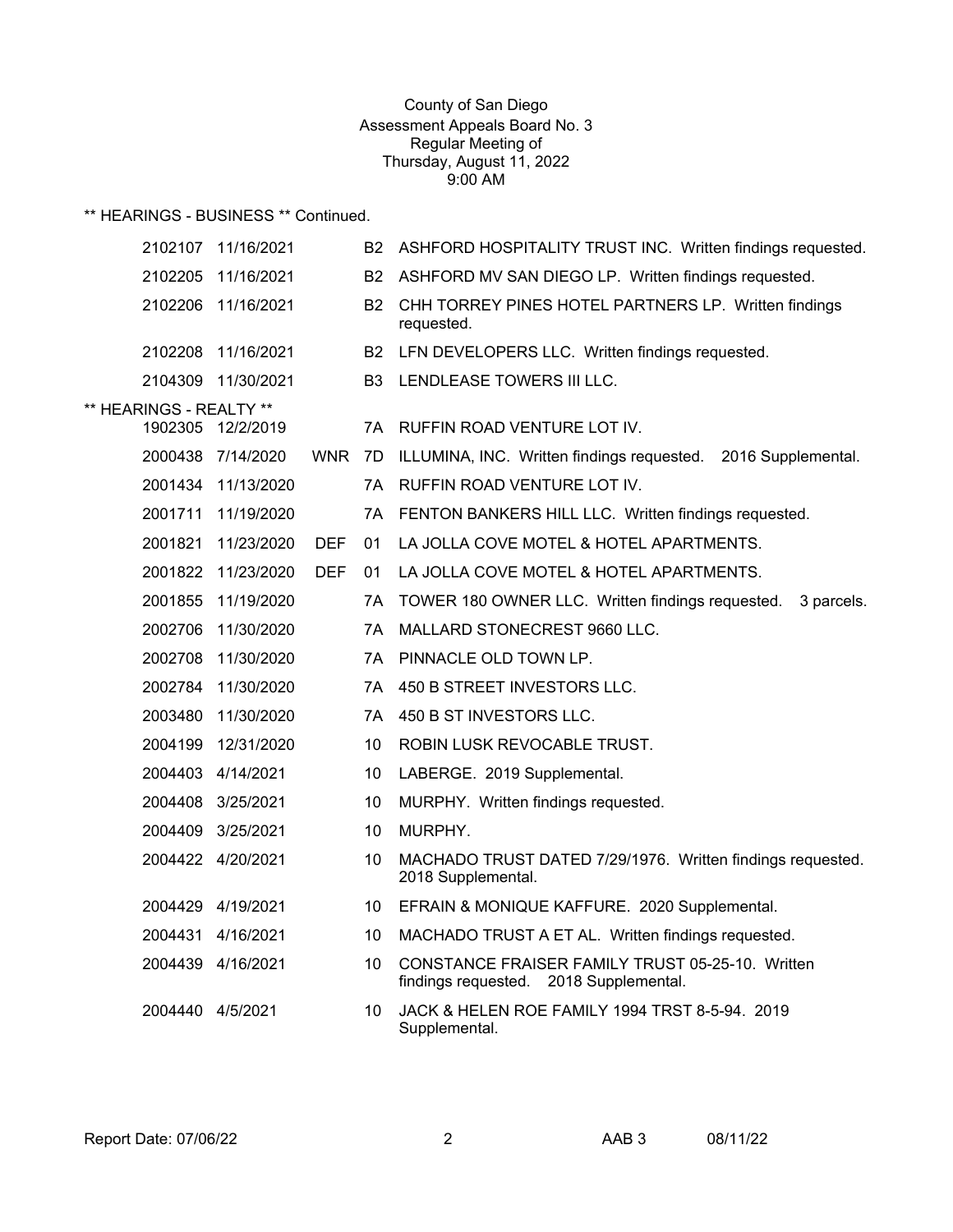## County of San Diego Assessment Appeals Board No. 3 Regular Meeting of Thursday, August 11, 2022 9:00 AM

\*\* HEARINGS - REALTY \*\* Continued.

| 2004441 | 4/5/2021  | 10 | JACK & HELEN ROE FAMILY 1994 TRST 8-5-94. 2019<br>Supplemental.                           |
|---------|-----------|----|-------------------------------------------------------------------------------------------|
| 2004491 | 4/16/2021 | 10 | CONSTANCE M. FRASER FAMILY TRUST. Written findings<br>requested.                          |
| 2004492 | 5/14/2021 | 10 | HMM VENTURES LLC. Written findings requested.<br>2020<br>Supplemental.                    |
| 2004493 | 5/24/2021 | 10 | BRIAN P. LEE TRUST & JEAN Y. LEE TRUST. Written findings<br>requested. 2019 Supplemental. |
| 2004507 | 5/12/2021 | 10 | HMM VENTURES LLC. Written findings requested.<br>2020<br>Supplemental.                    |
| 2004524 | 6/17/2021 | 10 | RICHARD & LORETTA ANDERSON REV TR 2008. 2019<br>Supplemental.                             |
| 2004545 | 5/28/2021 | 10 | CHAMPIONS OF THE WEST PLAZA OF NEVADA LL.                                                 |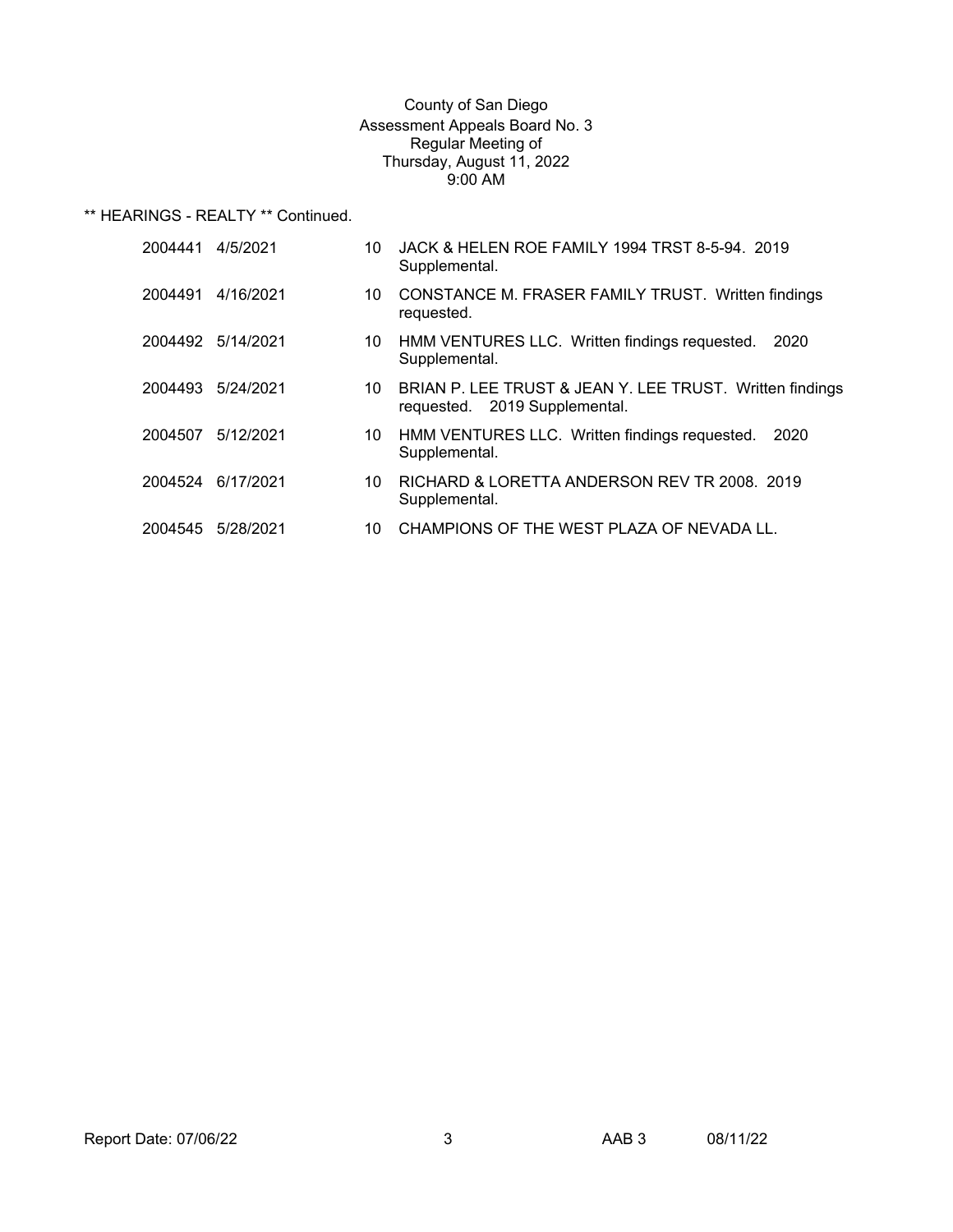## County of San Diego Assessment Appeals Board No. 3 Regular Meeting of Thursday, August 11, 2022 1:00 PM

|                         | ** HEARINGS - MARINE OR AVIATION ** |            |    |                                                                                      |
|-------------------------|-------------------------------------|------------|----|--------------------------------------------------------------------------------------|
| 2000621                 | 8/17/2020                           |            |    | MA SOL PURSUIT, LCC.                                                                 |
| 2003532                 | 11/30/2020                          |            |    | MA SV MEDUSA LLC.                                                                    |
| 2004071                 | 11/10/2020                          |            |    | MA INTEROCEAN SHIPS INC.                                                             |
| 2102601                 | 11/24/2021                          |            |    | MA SV MEDUSA, LLC.                                                                   |
| ** HEARINGS - REALTY ** |                                     |            |    |                                                                                      |
|                         | 1800455 8/20/2018                   |            | 7B | GRE BEACHWALK LLC. Written findings requested.<br>2016<br>Supplemental.              |
| 1801439                 | 11/28/2018                          |            | 7B | G R E BEACHWALK LLC. Written findings requested.                                     |
| 1902464                 | 11/27/2019                          |            | 7B | G R E BEACHWALK LLC. Written findings requested.                                     |
| 2000414                 | 7/30/2020                           |            | 7B | PACIFICA EAST LAKE LLC. Written findings requested.                                  |
| 2000424                 | 7/30/2020                           |            | 7B | PACIFICA EAST LAKE LLC. Written findings requested.                                  |
| 2000636                 | 8/17/2020                           |            | 7A | RGC 4J LLC CA REAL ESTATE INVESTMENT.                                                |
| 2000644                 | 8/17/2020                           |            | 7A | RGC 4J LLC CA REAL ESTATE INVESTMENTS LL.                                            |
| 2001691                 | 11/19/2020                          |            | 7B | MIDWAY VENTURES LLC. Written findings requested.                                     |
| 2001696                 | 11/19/2020                          |            | 7В | G R E BEACHWALK LLC. Written findings requested.                                     |
| 2001959                 | 11/23/2020                          |            | 7A | LA JOLLA COVE SHOPS LLC.                                                             |
| 2001960                 | 11/23/2020                          |            | 7D | LA JOLLA COVE SHOPS LLC.                                                             |
| 2001961                 | 11/23/2020                          |            | 7D | LA JOLLA COVE SHOPS LLC.                                                             |
| 2001962                 | 11/23/2020                          |            | 7D | LA JOLLA COVE SHOPS LLC.                                                             |
| 2001963                 | 11/23/2020                          |            | 7D | LA JOLLA COVE SHOPS LLC.                                                             |
| 2001964                 | 11/23/2020                          |            | 7D | LA JOLLA COVE MOTEL & HOTEL APARTMENTS.                                              |
| 2002248                 | 11/19/2020                          |            | 7B | TR HALE LLC. Written findings requested.                                             |
| 2002253                 | 11/25/2020                          |            | 7B | C F T VISTA LLC. Written findings requested. 8 parcels.                              |
| 2002260                 | 11/19/2020                          |            | 7B | LIVE WIRE INVESTMENTS LLC. Written findings requested.<br>$\overline{2}$<br>parcels. |
| 2002369                 | 11/25/2020                          |            | 7D | H C D-I D OBERLIN COURT LLC. Written findings requested. 2<br>parcels.               |
| 2002590                 | 11/30/2020                          | <b>DOK</b> | 7D | OCEAN AIR LP. Written findings requested.                                            |
| 2002592                 | 11/30/2020                          | <b>DOK</b> | 7D | OCEAN AIR LP.                                                                        |
| 2002607                 | 11/30/2020                          | <b>DOK</b> | 7D | OCEAN AIR LP.                                                                        |